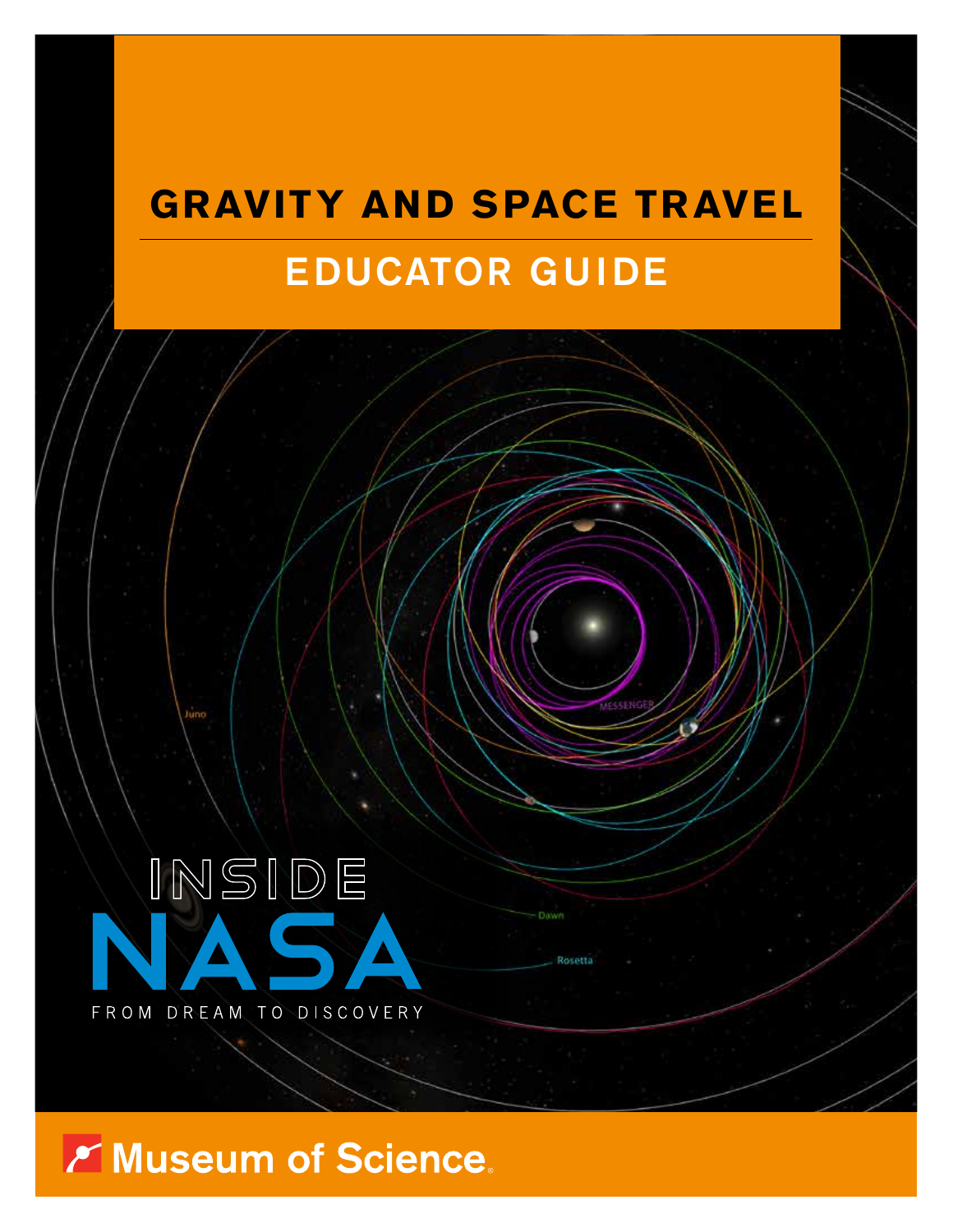

## **Next Generation Science Standards:**

| <b>PERFORMANCE EXPECTATIONS</b> |                                                                                                                                                                          |  |
|---------------------------------|--------------------------------------------------------------------------------------------------------------------------------------------------------------------------|--|
| $MS-PS3-5$                      | Construct, use, and present arguments to support the claim that when the kinetic energy<br>of an object changes, energy is transferred to or from the object.            |  |
| $HS-PS2-4$                      | Use mathematical representations of Newton's Law of Gravitation and Coulomb's Law to<br>describe and predict the gravitational and electrostatic forces between objects. |  |

## **Massachusetts Science and Technology/Engineering Standards (2013 Draft)**

| <b>STANDARDS</b> |                                                                                                                                                                                                                                                                                                                                                                                                                                                                                      |  |
|------------------|--------------------------------------------------------------------------------------------------------------------------------------------------------------------------------------------------------------------------------------------------------------------------------------------------------------------------------------------------------------------------------------------------------------------------------------------------------------------------------------|--|
| $4 - PS3 - 3$    | Ask questions and predict outcomes about the changes in energy that occur when<br>objects collide.                                                                                                                                                                                                                                                                                                                                                                                   |  |
| <b>MS-PS1-3</b>  | Develop a model that demonstrates Newton's third law involving the motion of two<br>colliding objects.                                                                                                                                                                                                                                                                                                                                                                               |  |
| $MS-PS3-2$       | Develop a model to describe the relationship between the relative position of objects<br>interacting at a distance and their relative potential energy in the system.                                                                                                                                                                                                                                                                                                                |  |
| <b>MS-PS3-5</b>  | Present evidence to support the claim that when the motion energy of an object changes,<br>energy is transferred to or from the object.                                                                                                                                                                                                                                                                                                                                              |  |
| <b>HS-PS3-1</b>  | Use algebraic expressions and the principle of energy conservation to calculate the change<br>in energy of one component of a system when the change in energy of the other component(s)<br>of the system, as well as the total energy of the system including any energy entering or leaving<br>the system, is known. Identify any transformations from one form of energy to another, including<br>thermal, kinetic, gravitational, magnetic, or electrical energy, in the system. |  |

## **Massachusetts Science and Technology/Engineering Curriculum Framework (2001)**

| <b>GRADE LEVEL</b> | <b>SUBJECT</b>                                         | <b>LEARNING STANDARD</b>                                                                                                                                    |
|--------------------|--------------------------------------------------------|-------------------------------------------------------------------------------------------------------------------------------------------------------------|
| $3 - 5$            | <b>Physical Sciences</b><br>(Chemistry and<br>Physics) | 5: Give examples of how energy can be transferred from one<br>form to another.                                                                              |
| $6 - 8$            | <b>Physical Sciences</b><br>(Chemistry and<br>Physics) | 13: Differentiate between potential and kinetic energy. Identify<br>situations where kinetic energy is transformed into potential<br>energy and vice versa. |
| 9 or 10            | <b>Physics</b>                                         | 2.2: Provide examples of how energy can be transformed from<br>kinetic to potential and vice versa.                                                         |
| 9 or 10            | <b>Physics</b>                                         | 2.5: Interpret the law of conservation of momentum and provide<br>examples that illustrate it. Calculate the momentum of an object.                         |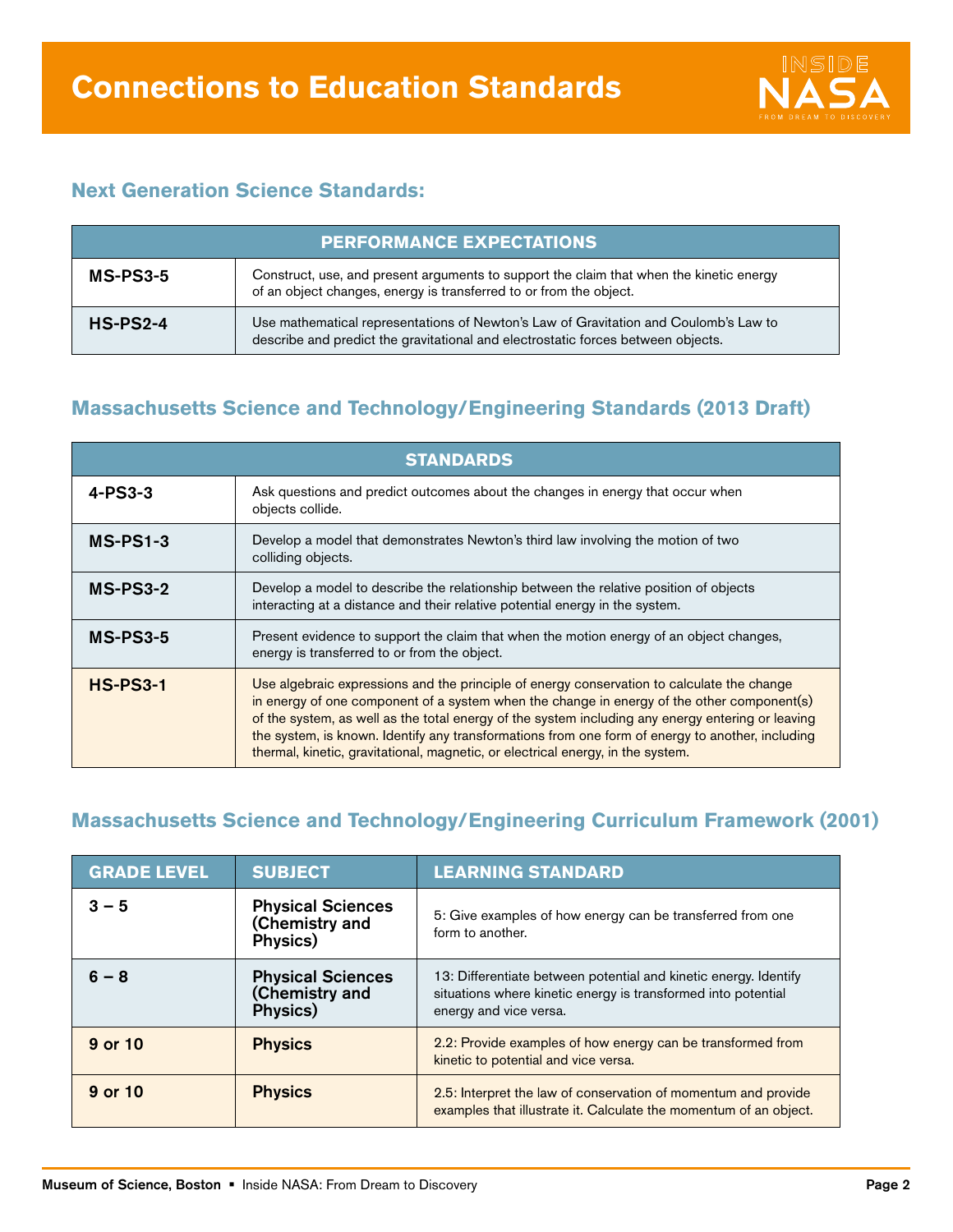

Bolded words are defined further in the glossary (page 8).

### **Introduction**

Gravity is an important tool in space flight, especially in the form of planning flight paths for missions. Using a concept called gravity assist, the trajectory and speed of a spacecraft can be changed by encountering large bodies, such as planets, in space. Energy and **momentum** are transferred between the planet and the spacecraft, allowing the achievement of velocities and flight path changes that would be impossible otherwise.

To understand this process, it is important to keep in mind the conservations of both energy and momentum.

## **Conservation and Transfer**

The mechanics lie in the conservation of energy and transfer of momentum between the two objects.

First, let's examine the conservation of energy in a planet-spacecraft encounter, designed to speed up the craft, essentially transferring gravitational **potential** energy into kinetic energy, and back again.

A reminder of the equations involved:

$$
Gravitational potential energy = \frac{GMm}{d}
$$

 $6.67 \times 10^{-11}$  N·m<sup>2</sup>

Where  $G$  is a gravitational constant  $=$  $kg<sup>2</sup>$ , *M* is the mass of the larger object (in this case, the planet), *m* is the mass of the spacecraft, and *d* is the distance between the two objects.

Kinetic energy 
$$
=\frac{1}{2}mv^2
$$

Where *m* is the mass of the spacecraft and *v* is the speed of the spacecraft.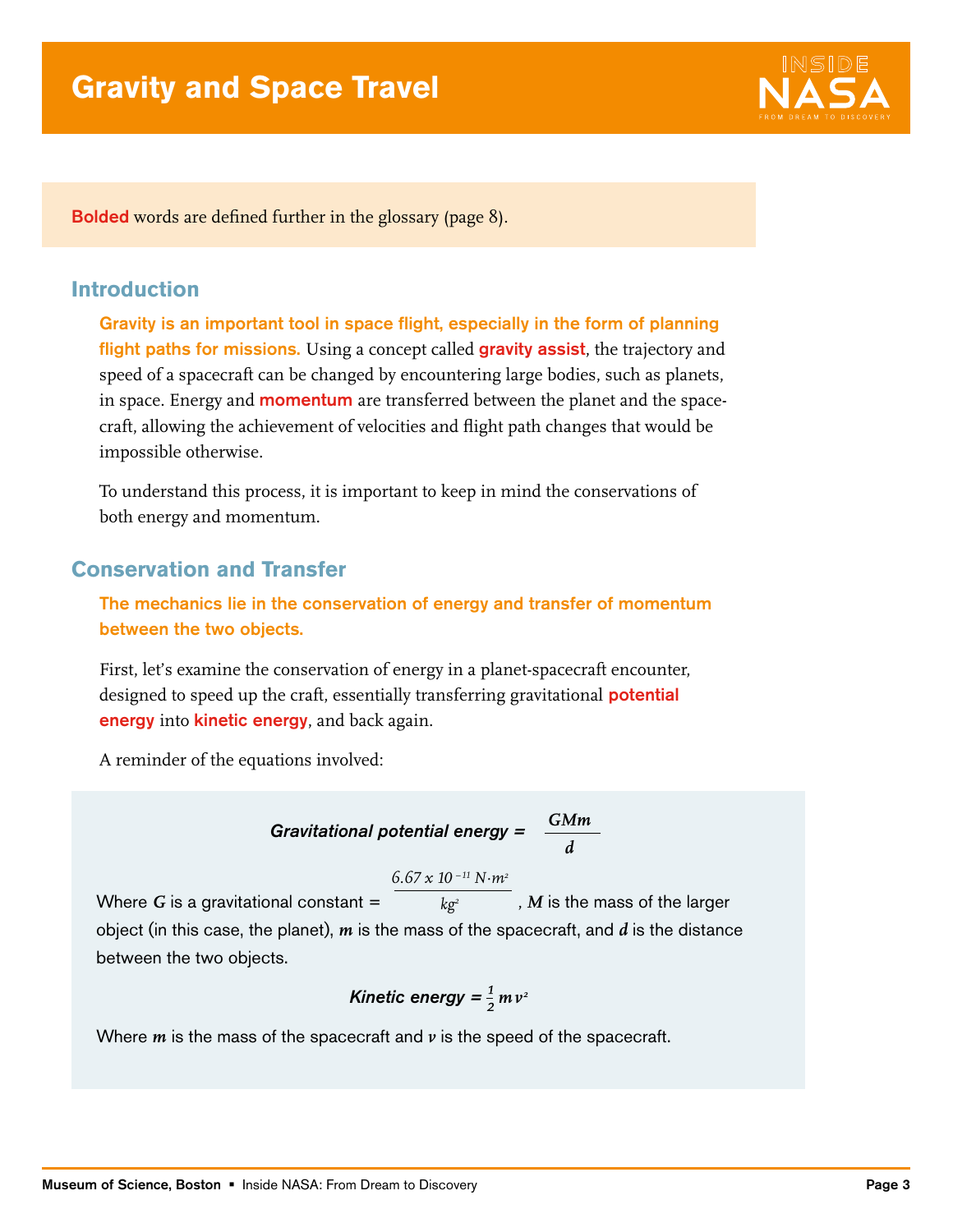## **Gravity and Space Travel (continued)**



As the spacecraft approaches the planet, some of its kinetic energy is being transferred to gravitational potential energy. Therefore:

$$
\frac{1}{2}mv^2 = \frac{GMm}{d}
$$

The mass of the spacecraft *(m)* cancels out on each side of the equations, so this exchange becomes:

$$
\frac{1}{2}\nu^2 = \frac{GM}{d}
$$

And because we are most interested in finding a way to change the speed of the spacecraft, we can solve for *v* to get:

$$
v = \sqrt{2 \frac{GM}{d}}
$$

The relationship between gravitational potential and kinetic energy in this particular exchange is such that as the spacecraft gets closer to the planet—leading to a smaller **distance**  $(d)$ —its speed  $(v)$  will have to increase. The gravitational pull of the planet causes this interaction, as the spacecraft essentially falls toward the planet.

## For energy to be conserved, this also means that as the spacecraft is leaving the planet (leading to a larger distance), its speed will have to decrease again. Assuming a system in which the planet was stationary, this would normally be the

result, and there would be no net change in speed. There would, however, be a change of direction. As the spacecraft approaches the planet and experiences increasing gravitational pull, it essentially falls toward the planet and enters the beginnings of an orbit. However, the extra speed gained at closest approach boosts it enough to overcome the pull. This brief tug-of-war "bends" the trajectory of the spacecraft, changing its direction in a predictable way.

To really change the speed of the spacecraft, we need to remember that planets aren't stationary! Since the planet is also moving, it has angular momentum to add to the situation. And because the planet is, essentially, infinitely more massive than the spacecraft, it will be transferring significantly more **velocity** via its momentum during the encounter. This additional velocity boosts the spacecraft's outbound speed quite significantly.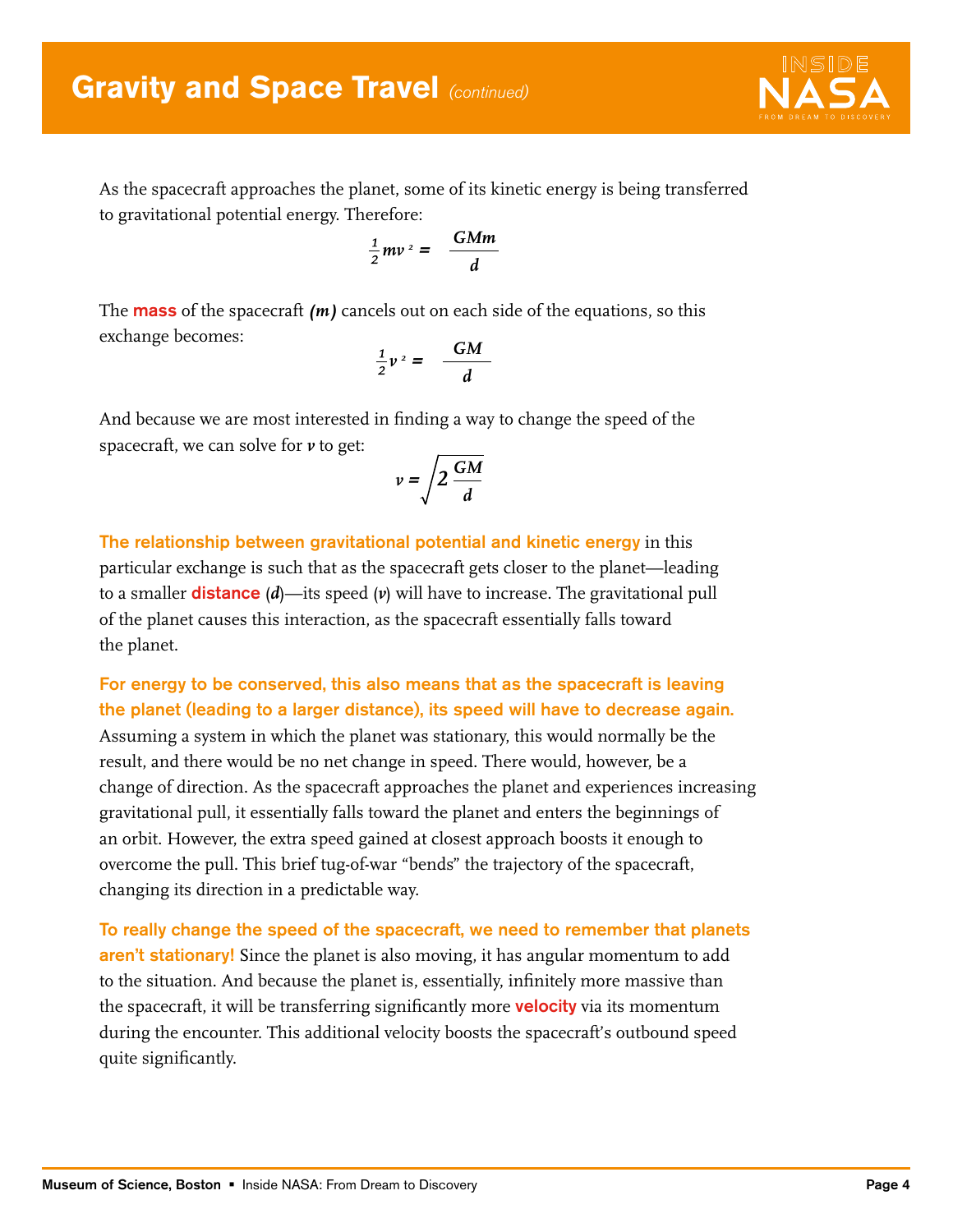

While gravity assists have been discussed so far in the context of accelerating a spacecraft, keep in mind they can also be used as a brake. It all depends on the approach to the planet, and whether the **probe** is stealing some of the planet's momentum to speed up (by coming from behind it) or giving some of its momentum to the planet to slow down (by approaching from in front).

> Examples of a spacecraft encountering a planet for a gravity assist. Depending on how the spacecraft approaches the planet, it will either speed up or slow down.

Image: Museum of Science.



Gravity Assist: Slow Down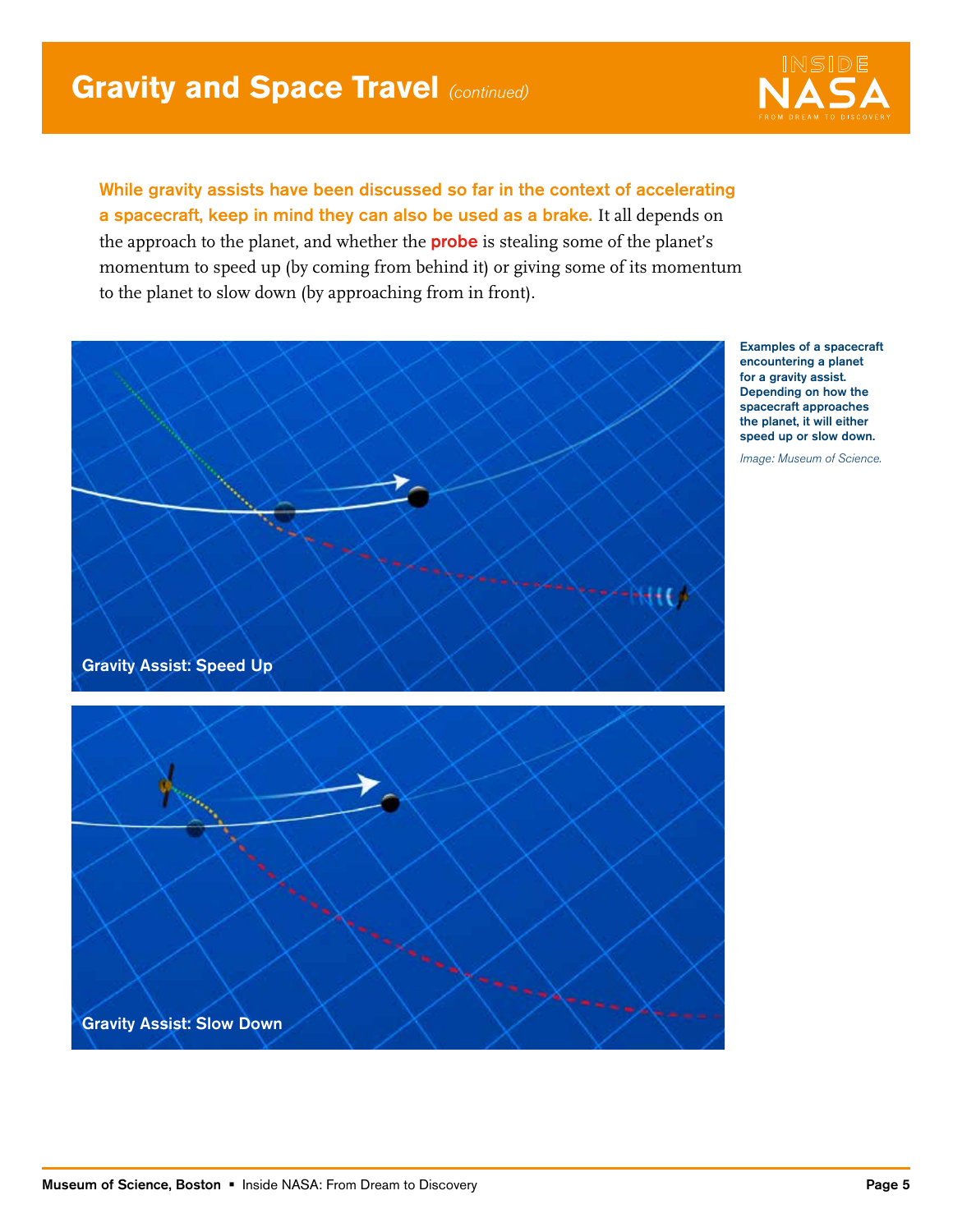

## **What is the Role of Gravity Assist in Space Exploration?**

Gravity assists have led to the success of many missions that would be impossible using traditional mechanical means. For example, the *MESSENGER* spacecraft, which reached Mercury in 2011, could not rely on propulsion systems alone to enter orbit around the planet. Zipping into the inner solar system, *MESSENGER* would be going much too fast to slow down after a direct approach. So mission planners sent *MESSENGER* on a circuitous route. A year after launch, it again passed Earth. From there, it redirected itself to Venus, flying by twice and trading enough momentum with the planet to slow down significantly. Finally, it flew by Mercury three times to slow further, entering orbit almost seven years after it left Earth.

While such roundabout flight paths might seem convoluted, they are necessary.

Missions such as Cassini (to Saturn) and Voyagers 1 and 2 (to interstellar space) did not travel directly to their destinations either, instead making several gravity assists along the way. In their cases, they needed boosts to reach high enough speeds to fly farther from the Sun. These speeds would not have been practical with fuel and engine power alone.

#### And, physics aside, there are economic reasons for gravity assists as well.

Not only is spacecraft propellant expensive, but the cost of a bigger rocket to lift more of it into space grows exponentially. Take *MESSENGER*: according to the National Center for Earth and Space Science Education, the probe carried 597 kg (1,316 pounds) of propellant to make course corrections during its flight. The propellant itself cost \$48,000, about \$300 per gallon. However, the cost of lifting that much weight into orbit was \$13 million. So it's in the best interest of the mission planners to save fuel (and weight) by using gravity for free boosts.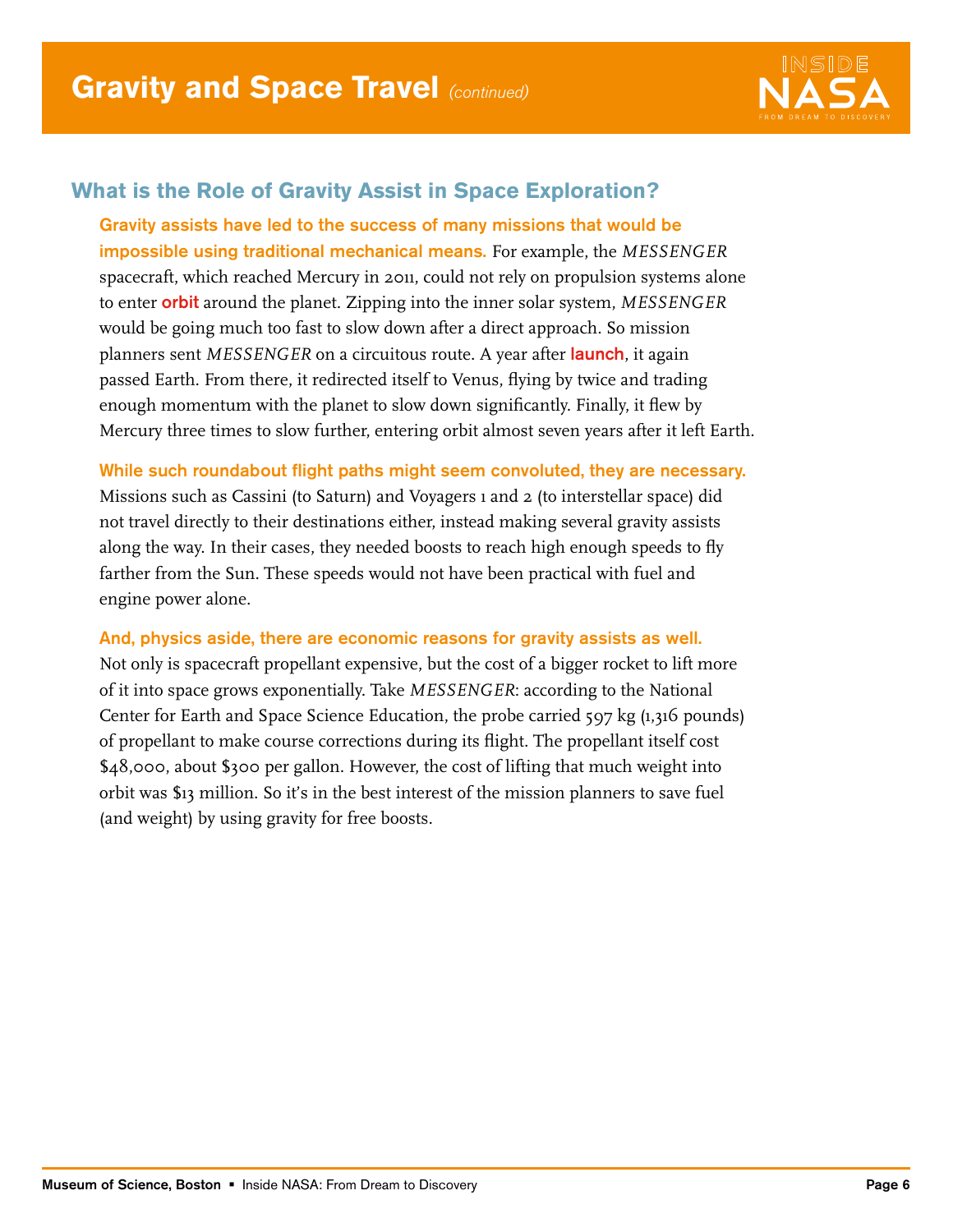# **Online Learning Tools**



Below are some links to external websites with useful information on gravity assists and, in some cases, activities that can be used in the classroom.

#### **Give Me a Boost**

#### [messenger-education.org/teachers/Modules/Lessons/](http://www.messenger-education.org/teachers/Modules/Lessons/MissionDesign_G9-12_L2.pdf) MissionDesign\_G9-12\_L2.pdf A lesson plan covering two class periods, designed to familiarize students with the physics of gravity assists. Targeted for grades  $9 - 12$ .

**Gravity Launch**

## [sciencenetlinks.com/tools/gravity-launch](www.sciencenetlinks.com/tools/gravity-launch)

An interactive application that lets you adjust thrust and launch angle to attempt an orbit around the Earth and Moon.

## **Gravity Assist Simulator**

#### [messenger-education.org/Interactives/ANIMATIONS/grav\\_assist/](http://www.messenger-education.org/Interactives/ANIMATIONS/grav_assist/gravity_assist_menu.html) gravity\_assist\_menu.html

An interactive application walking through gravity assists in the context of the MESSENGER and New Horizons missions.

## **Gravity Visualized**

#### [youtube.com/watch?v=MTY1Kje0yLg](www.youtube.com/watch?v=MTY1Kje0yLg)

A teacher-made video demonstrating gravity wells and orbits using materials such as spandex, lead weights, and marbles.

#### **Invisible Force**

#### [www-tc.pbskids.org/designsquad/pdf/parentseducators/DSN\\_NASA\\_](http://www-tc.pbskids.org/designsquad/pdf/parentseducators/DSN_NASA_MissionSolarSystem_InvisibleForce.pdf) MissionSolarSystem\_InvisibleForce.pdf

An activity to design a setup in which, when a steel ball rolls past a magnet, it changes direction and hits an object off to the side. Targeted for grades  $3 - 8$ .

## **NASA Wavelength**

#### [nasawavelength.org](www.nasawavelength.org)

NASA Resources for Earth and Space Science Education.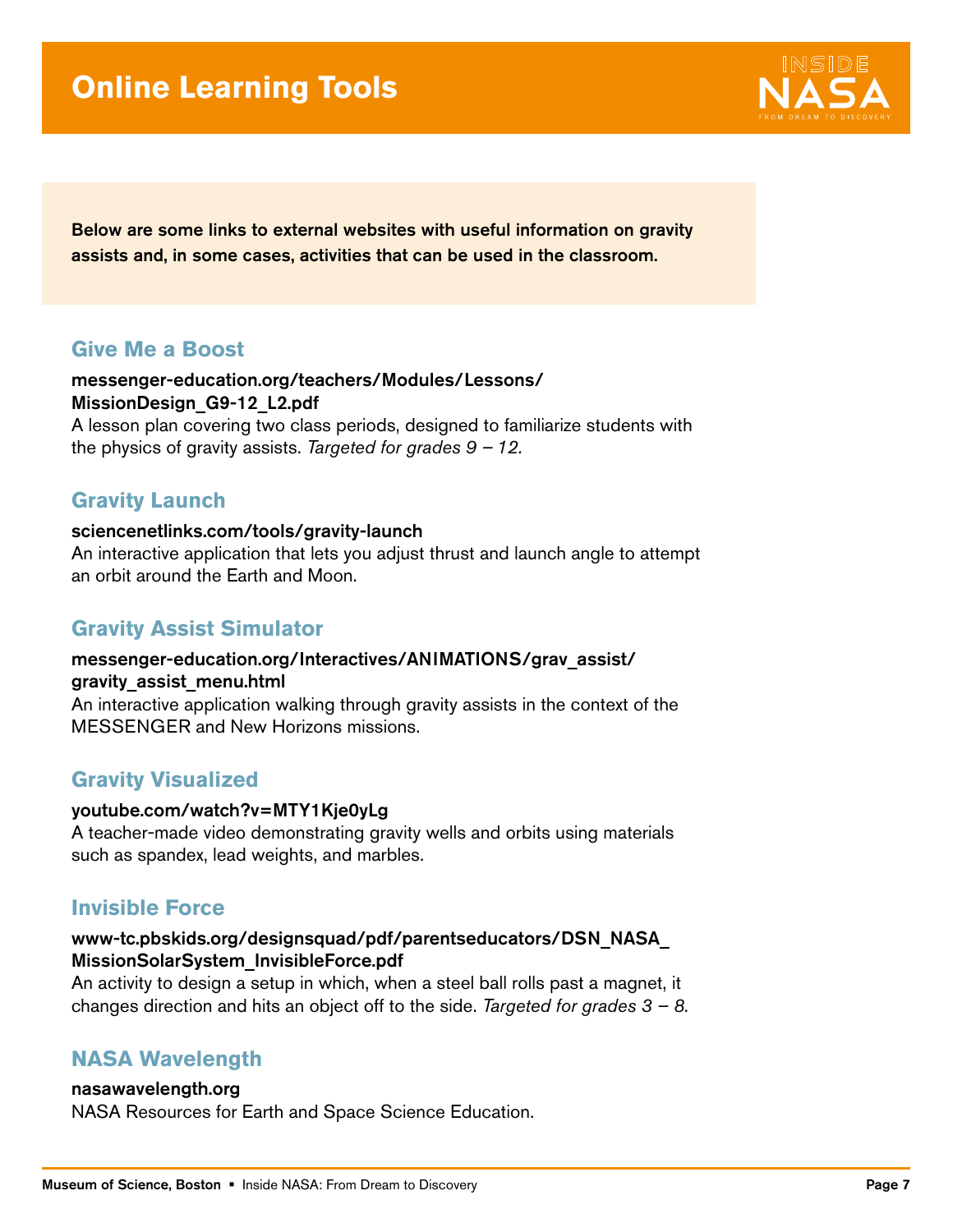

**Distance** A description of how far apart objects are. In the case of gravity, the distance is measured between the centers of two objects being attracted to each other.

**Gravity assist** The use of relative movement and the gravity of a large object (typically a planet) to alter the path and speed of a spacecraft.

**Kinetic energy (KE)** The energy an object has as a result of its motion. It is calculated by the equation:  $KE = \frac{1}{2}mv^2$ , where "m" is the mass of the object and "v" is the speed of the object in motion.

Launch The liftoff of a rocket into space.

**Mass** The amount of matter contained in an object.

**Momentum** The product of the mass and velocity of an object (momentum = mass x velocity). An example of an object with a lot of momentum could be a gas giant planet (with a large mass) that is moving quickly (with a lot of velocity) around the Sun.

**Motion** A movement or change in position with respect to time.

**Orbit** The curved path of an object around a point in space. The curve of the path is created because the object is moving forward (in a "straight" line) while also being pulled downward by the force of gravity.



Satellites orbiting Earth. Image: Museum of Science.